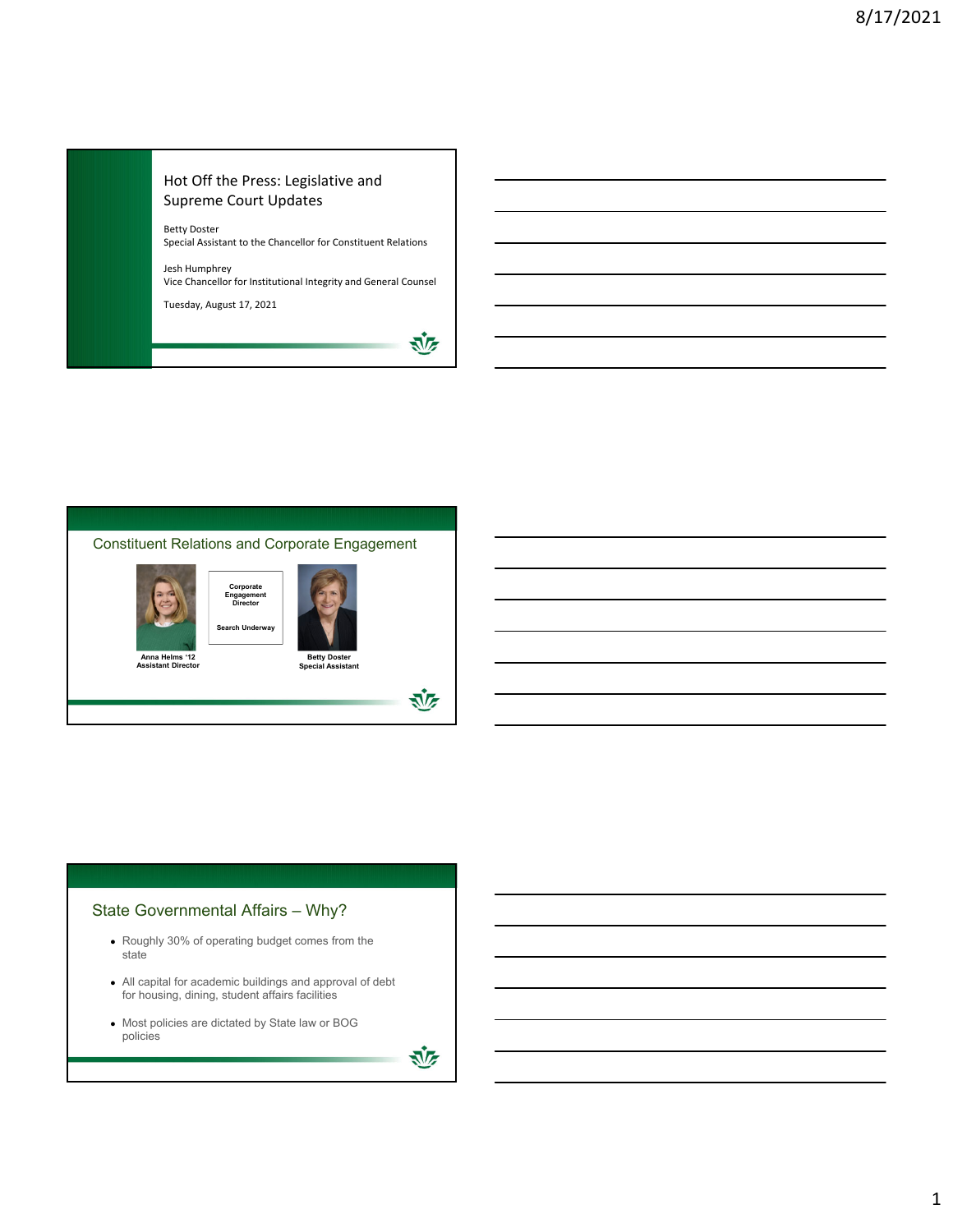#### Local Governmental Affairs – Why?

- We are this great City's great University keeping us top of mind and first source of talent, research and engagement
- Light rail
- Economic development
- Research investments food deserts, homelessness, potholes

还

诬

## Federal Governmental Affairs – Why?

- Opportunities to increase federal research dollars working with Research Division
- Strong relationships with Members of Congress and **Senators**
- Bring members of Congress and their staff to campus



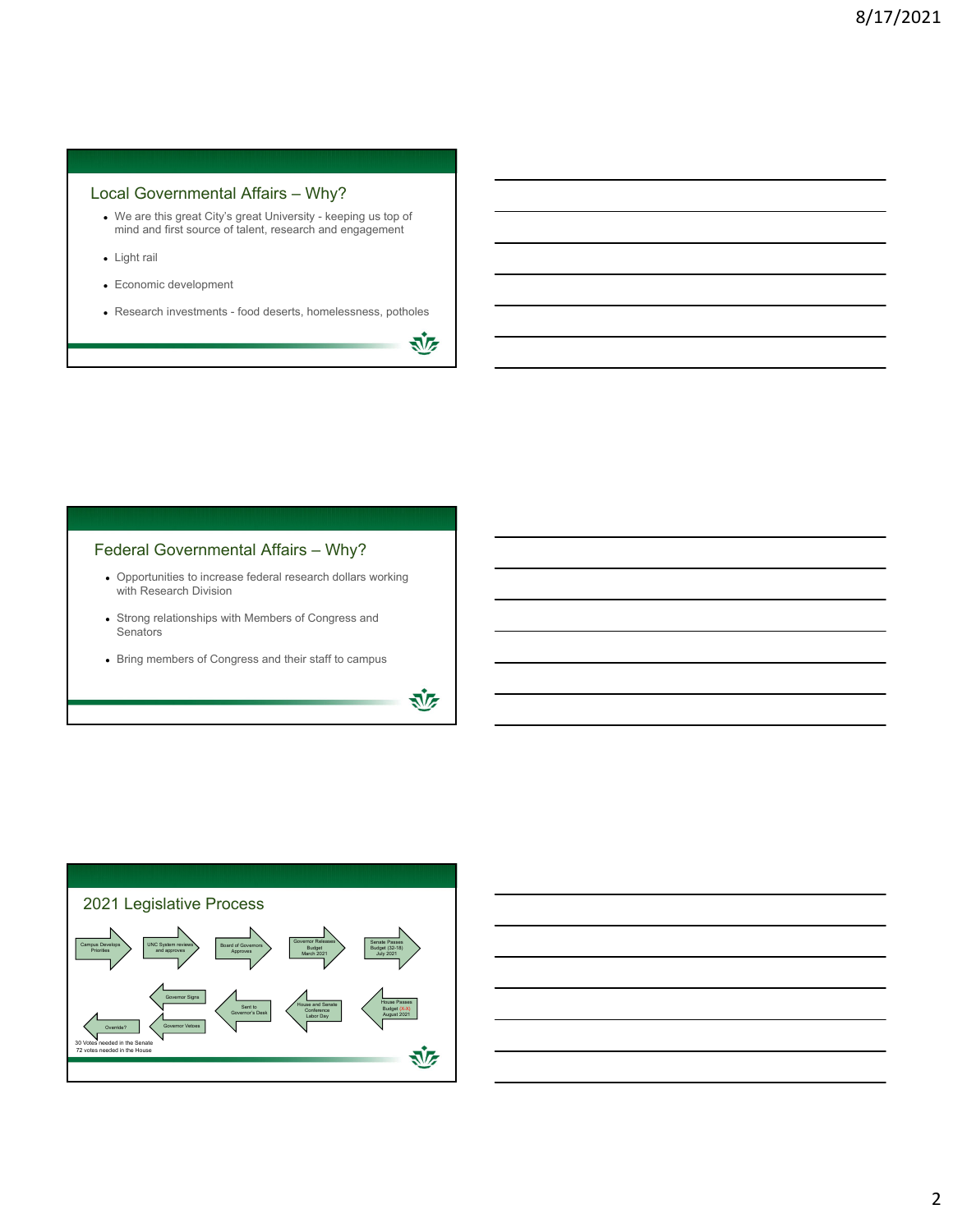| 2021 Legislative Update<br><b>ISSUE</b>                 | <b>UNC System</b><br>Request               | Gov's Budget                                                                                         | <b>Senate Budget</b>                                                              | <b>House Budget</b>                                                                                                    |    |
|---------------------------------------------------------|--------------------------------------------|------------------------------------------------------------------------------------------------------|-----------------------------------------------------------------------------------|------------------------------------------------------------------------------------------------------------------------|----|
| Salary                                                  | Equitable with<br>other state<br>employees | 5% '22<br>2.5% 23                                                                                    | 1.5% '22<br>1.5% '23                                                              | 2.5% '22+2.5% '23<br>for SHRA and Faculty<br>1.5% '22+1.5% '23.for<br>state funded EHRA non-<br>faculty earning <\$95k |    |
| Bonus                                                   |                                            | \$1000 in each<br>year of the<br>biennium and<br>\$2000 to be paid<br>to all employees<br>this FY 21 | \$1000 for all<br>employees, plus those<br>earning <\$75k would<br>receive \$1500 | \$500 all employees<br>Additional \$1500 for<br>employees earning <\$40k<br>and \$1000 <\$75k                          |    |
| <b>Faculty Recruitment and</b><br><b>Retention Fund</b> |                                            |                                                                                                      |                                                                                   | SSM                                                                                                                    |    |
| Employer's annual<br>medical contribution<br>increase   |                                            |                                                                                                      | 11 4% '22<br>17 81% '23                                                           | 10 8% '22<br>15.36% '23                                                                                                | ぶん |

|  | __ |
|--|----|
|  |    |
|  |    |
|  |    |
|  |    |
|  |    |
|  |    |
|  |    |

| <b>ISSUE</b>                      | <b>UNC System</b><br>Request | Gov's Budget                                                                       | <b>Senate Budget</b>                                                                   | <b>House Budget</b>                                                                                                                   |
|-----------------------------------|------------------------------|------------------------------------------------------------------------------------|----------------------------------------------------------------------------------------|---------------------------------------------------------------------------------------------------------------------------------------|
| <b>Enrollment growth</b>          | Fully fund                   | Fully funded                                                                       | Fully funded                                                                           | Fully funded                                                                                                                          |
| <b>Building Reserves</b>          | Fully fund                   | Fully funded                                                                       | Fully funded                                                                           | Fully Funded                                                                                                                          |
| <b>Hub for Data Science</b>       |                              |                                                                                    |                                                                                        | SSOOK R '21<br>SSOOK R '22                                                                                                            |
| <b>Engineering NC's</b><br>Future |                              |                                                                                    |                                                                                        | \$5m NR '21<br>\$5m NR '22                                                                                                            |
| Capital                           | R&R and select<br>projects   | \$87M for R and R.<br>includes funding<br>for Burson and<br>Cameron<br>renovations | \$87M for R and R.<br>includes funding for<br><b>Burson and Cameron</b><br>renovations | \$87M for R and R<br>including Burson and<br>Cameron renovations<br>\$30M for expanding<br>existing<br>engineering/STEM<br>facilities |



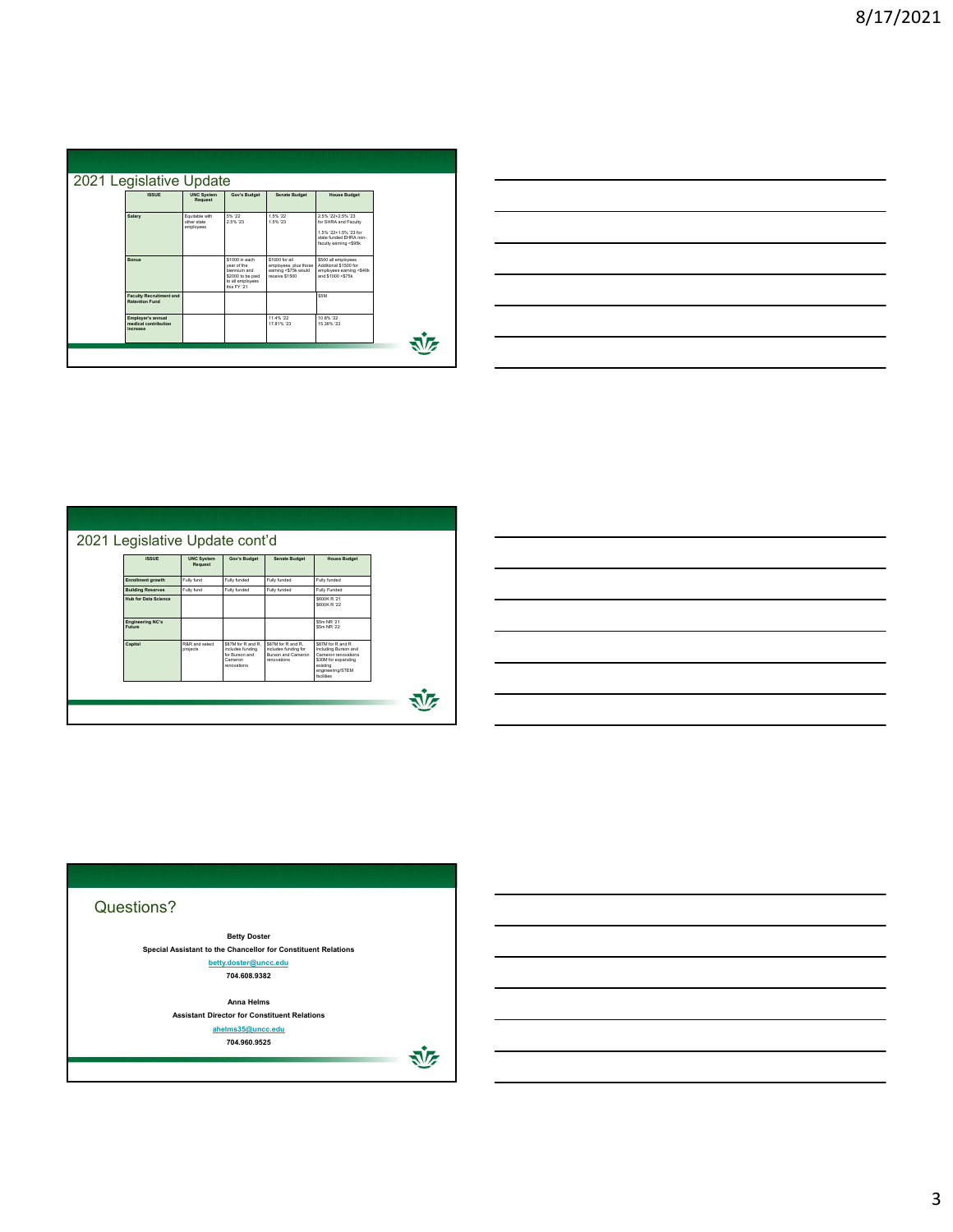### Quick SCOTUS Refresher

- Jurisdiction
- Writ of Certiorari
- Picky, picky
- Final authority in all cases
- Stare decisis



迹







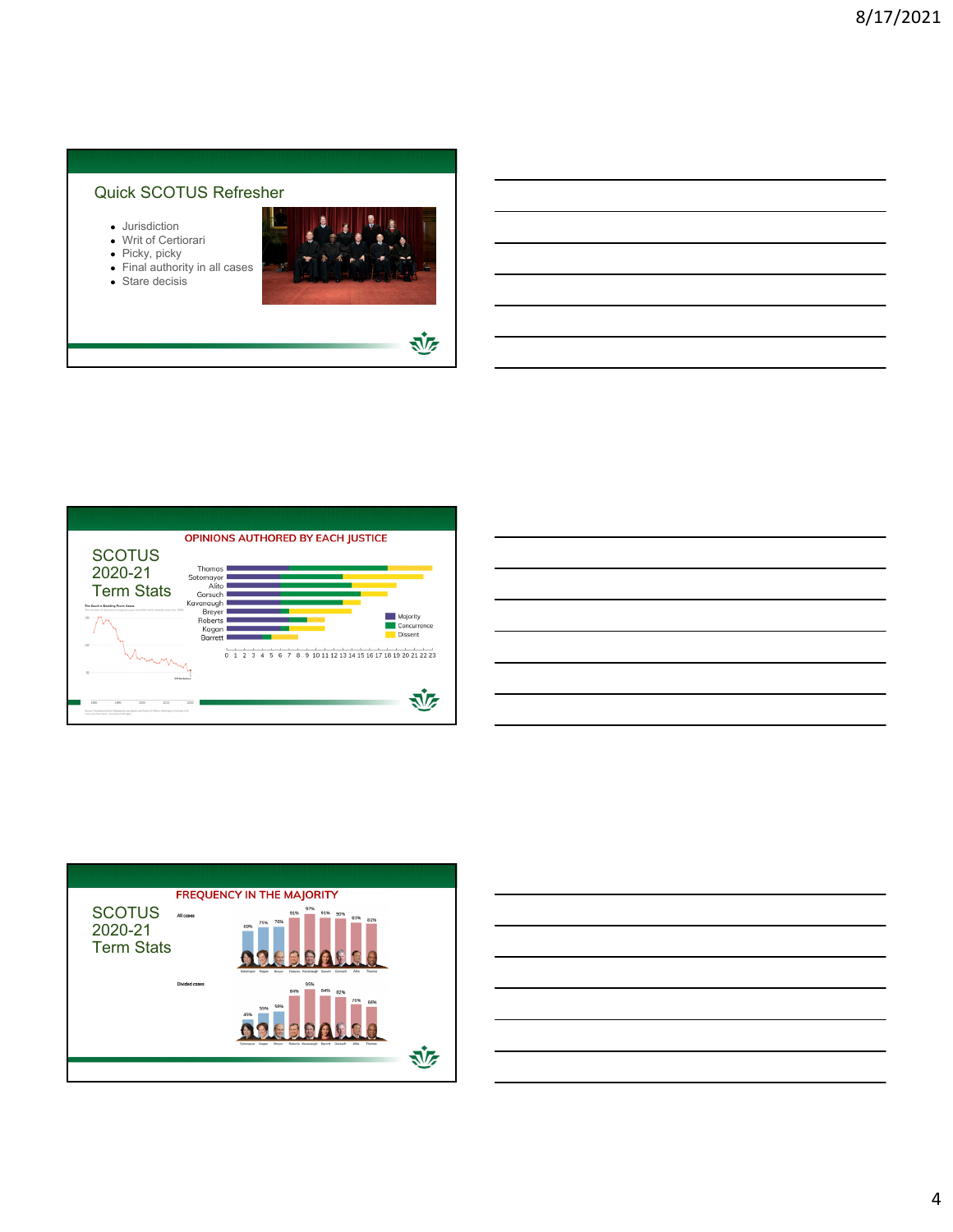| <b>SCOTUS</b><br>2020-21<br><b>Term Stats</b> | <b>STRENGTH OF THE MAJORITY</b><br>OT20<br>5-4 with<br>mixed outcome<br>(1 cose)<br>5-4 with<br>12%<br><b>Iberal</b> outcome<br>43%<br>13 coses)<br>6-3/5-4 with<br>24%<br>conservative outcome<br>$(14 \csc s)$<br>15%<br>6%<br>6-3 with<br>mixed outcome<br>(6 cases)<br>9-0 (29 cases)<br>8-1 (10 coses)<br>7-2 (4 cases)<br>6-3 (16 cases)<br>5-4 (8 coses) |  |
|-----------------------------------------------|-----------------------------------------------------------------------------------------------------------------------------------------------------------------------------------------------------------------------------------------------------------------------------------------------------------------------------------------------------------------|--|
|                                               |                                                                                                                                                                                                                                                                                                                                                                 |  |

| and the control of the control of the control of the control of the control of the control of the control of the |  |  |
|------------------------------------------------------------------------------------------------------------------|--|--|
|                                                                                                                  |  |  |
|                                                                                                                  |  |  |
|                                                                                                                  |  |  |
|                                                                                                                  |  |  |
|                                                                                                                  |  |  |